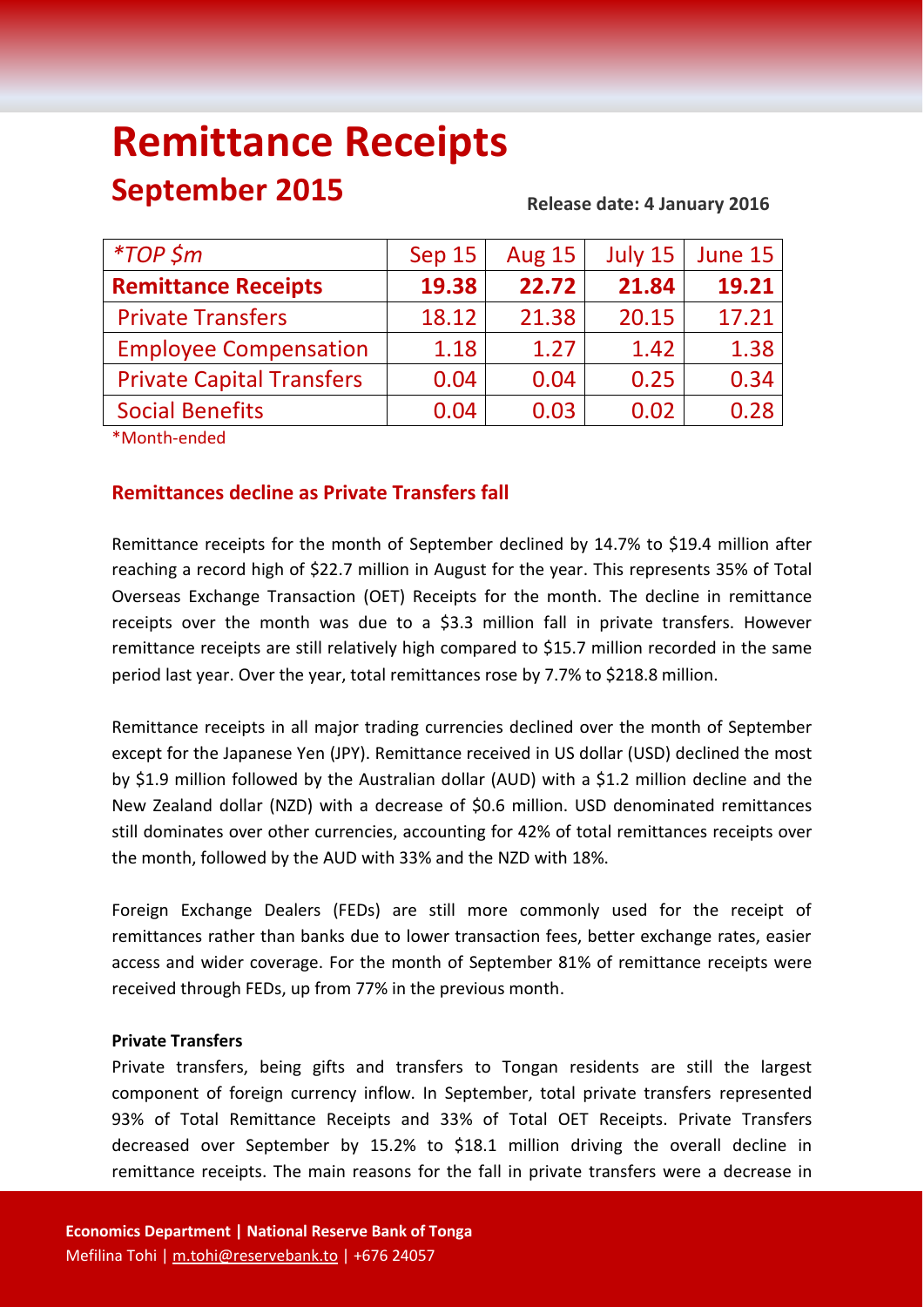personal transfers of \$2.2 million and a decline in Remittances in-kind of \$1.1 million. This also reflects the end of the major celebration events that took place in the previous months.

#### **Employee Compensation<sup>1</sup>**

Receipts of Employee compensation account for 6% of Total Remittance Receipts for September 2015. Compared to the previous month, employee compensation slightly fell by 7.1% to \$1.2 million. However, employee compensation was 52.5% higher compared to the same period last year.

#### **Private Capital Transfers & Social Benefits**

Private grants for capital expenditures, pensions and other social benefits received by individuals, remained at less than a percentage of total remittances receipts over the month. 95% of the Private Capital Transfers were denominated in US Dollar (USD).

#### **Outlook**

Remittance receipts are anticipated to remain at high levels in the upcoming months leading up to the holiday festive seasons. The NRBT will continue to closely monitor these receipts given they are one of the largest inflows for Tonga's economy.

#### **Table 1:**

1

| <b>Remittances Receipts</b>                                                         |                    |           |               |           |                   |                   |               |
|-------------------------------------------------------------------------------------|--------------------|-----------|---------------|-----------|-------------------|-------------------|---------------|
| TOP\$ millions                                                                      |                    |           |               |           |                   |                   |               |
|                                                                                     | <b>Month Ended</b> |           |               |           | <b>Year Ended</b> | Shares of         |               |
|                                                                                     | $Sep-15$           | Aug- $15$ | <b>Jul-15</b> | $J$ un-15 | $Sep-15$          | Aug- $15$         | $totals^*$    |
| Total                                                                               | 19.38              | 22.72     | 21.84         | 19.21     | 218.8             | 215.06            | 100.0         |
| Private transfers                                                                   | 18.12              | 21.38     | 20.15         | 17.21     | 201.02            | 197.69            | 91.9          |
| Personal transfers                                                                  | 17.91              | 20.10     | 20.03         | 17.05     | 197.78            | 194.46            | 90.4          |
| Remittances in-kind                                                                 | 0.21               | 1.28      | 0.12          | 0.17      | 3.25              | 3.23:             | 1.5           |
| <b>Compensation of Employees</b>                                                    | 1.18               | 1.27      | 1.42          | 1.38      | 16.20             | 15.80             | 7.4           |
| Private capital transfers                                                           | 0.04               | 0.04      | 0.25          | 0.34!     | 1.07              | 1.14.             | $0.5^{\circ}$ |
| Social benefits                                                                     | 0.04               | 0.03      | 0.02          | 0.28      | 0.48              | 0.44 <sub>1</sub> | 0.2           |
| $C_1$ . The support $D_1$ of $C_2$ is the set of $C_1$<br>Ford the Full and Dealers |                    |           |               |           |                   |                   |               |

Sources: NRBT, Banking System, Foreign Exchange Dealers

 $1$  Employee compensation is the sum of wages and salaries from the Recognised Seasonal Employer (RSE) program and other Tongan residents working short term overseas.